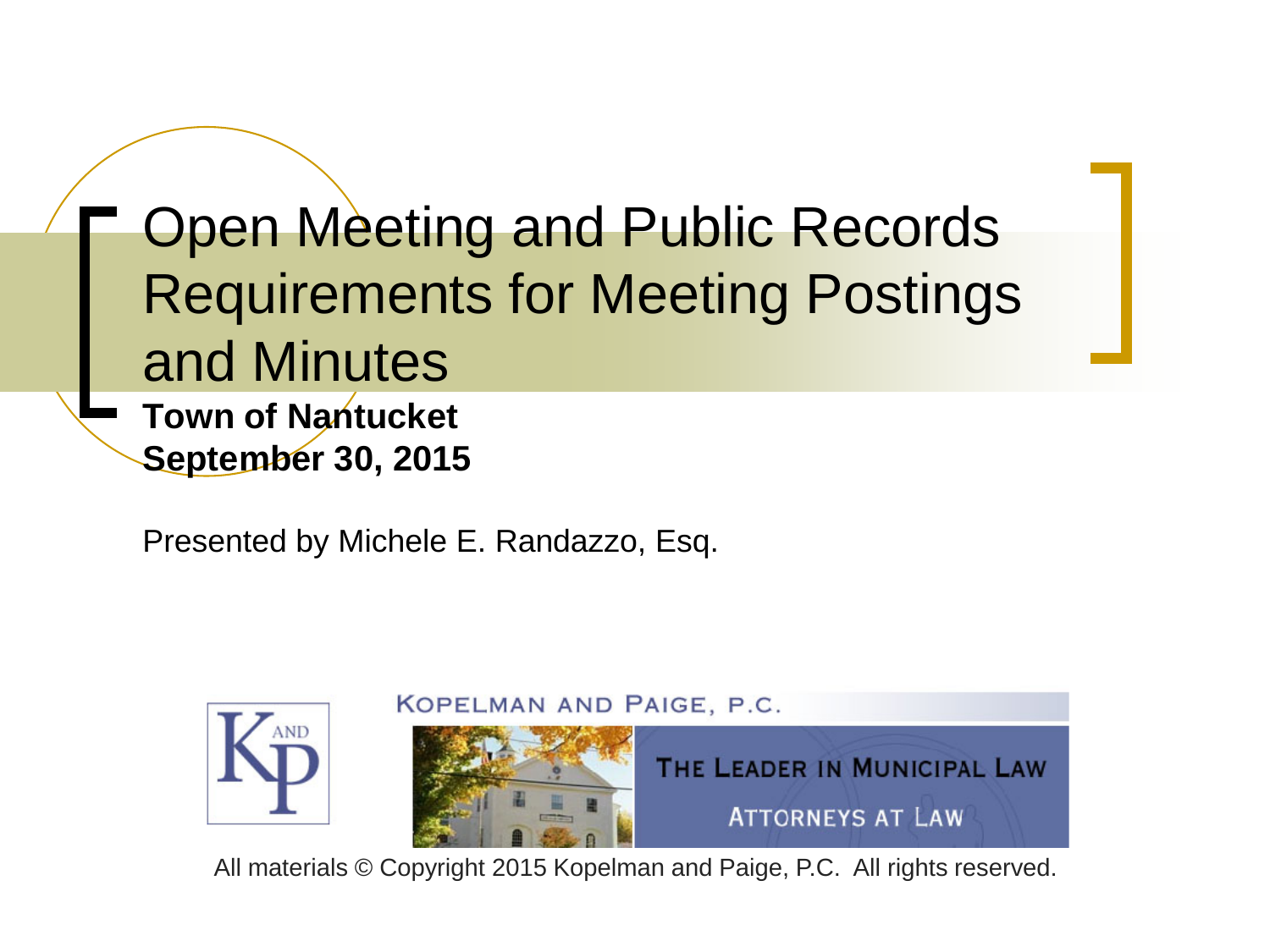## Disclaimer

The foregoing information is provided as an educational service by Kopelman and Paige, P.C. It is general in nature and is not legal advice. Neither the giving nor the receipt of this information creates an attorney-client relationship between the presenter and/or Kopelman and Paige P.C. and the recipient. You are advised neither to take, nor refrain from taking, any action based on this information without consulting your legal counsel about specific issue(s).

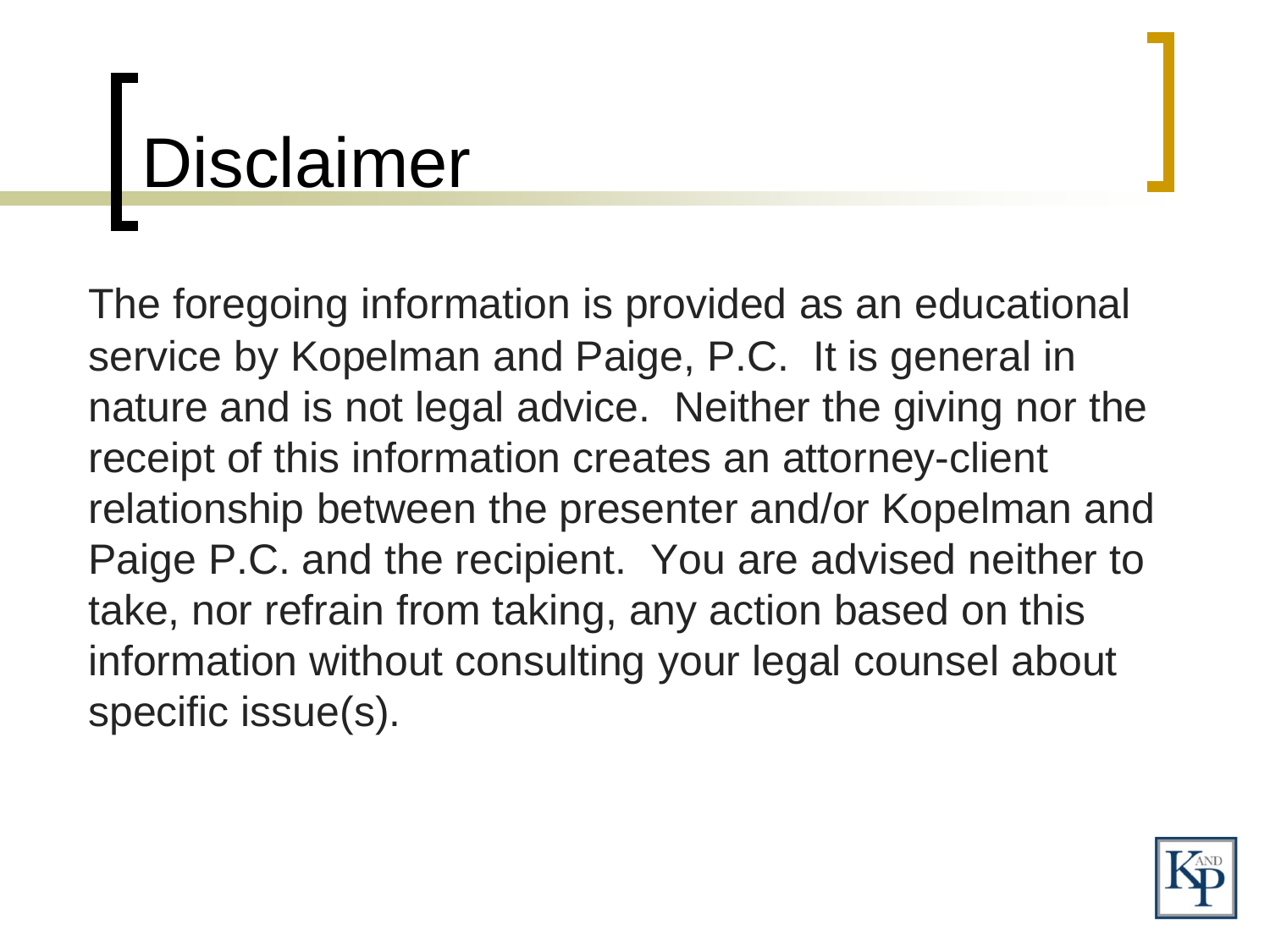### Introduction

- Changes to the Open Meeting Law in 2010 have caused renewed focus on both the content of the meeting agenda, and minutetaking, in terms of content, approval, release, and maintenance.
- The availability of an administrative complaint process for claimed Open Meeting Law violations means that every aspect of public meetings is coming under scrutiny.

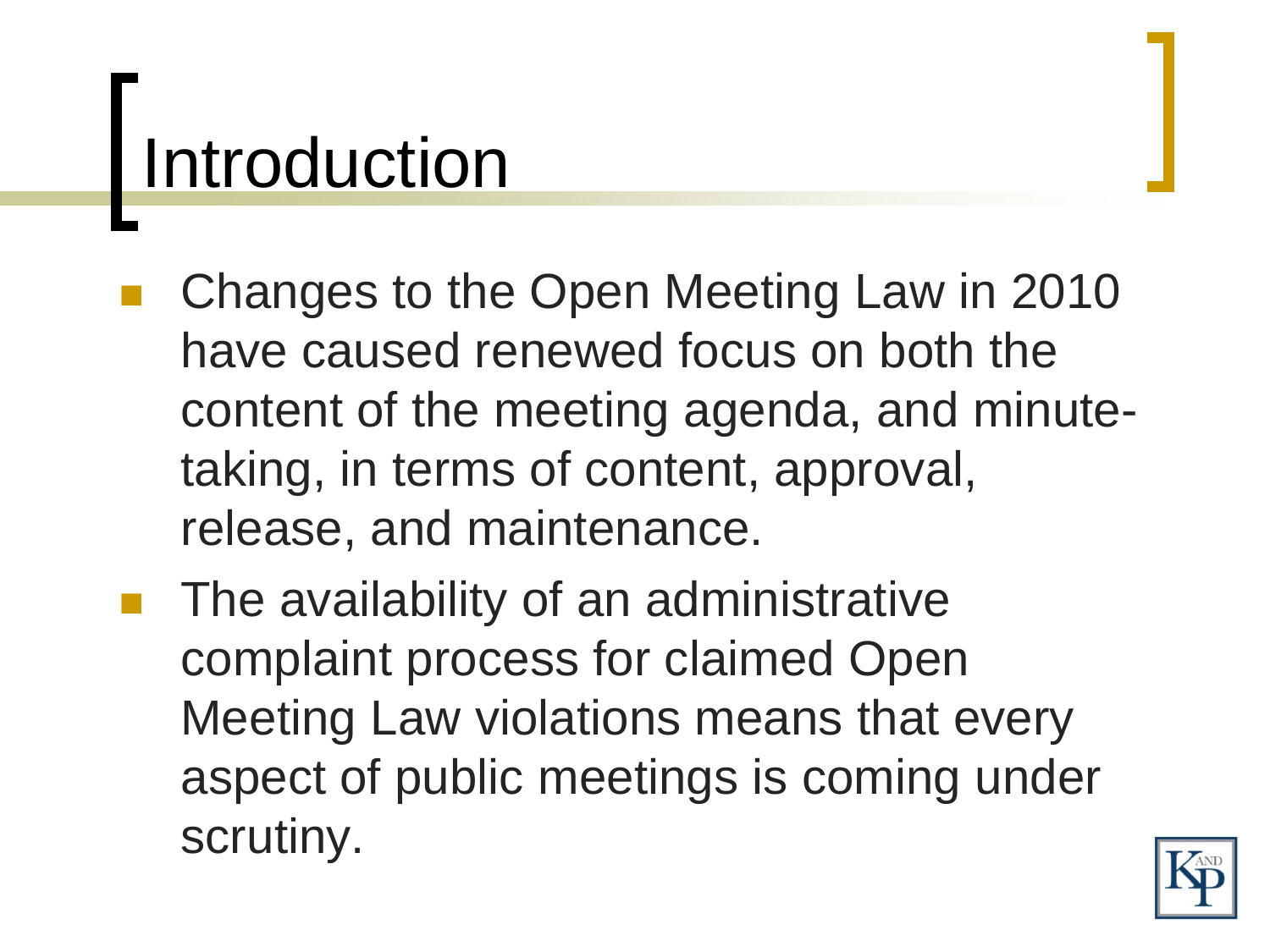## What Laws Govern?

 The Open Meeting Law, now G.L. c. 30A, §§18-25

- Meeting Notices: G.L. c. 30A, §20
- Minutes: G.L. c. 30A, §22
- 940 CMR 29.00, et seq. (Attorney General's OML Regulations)

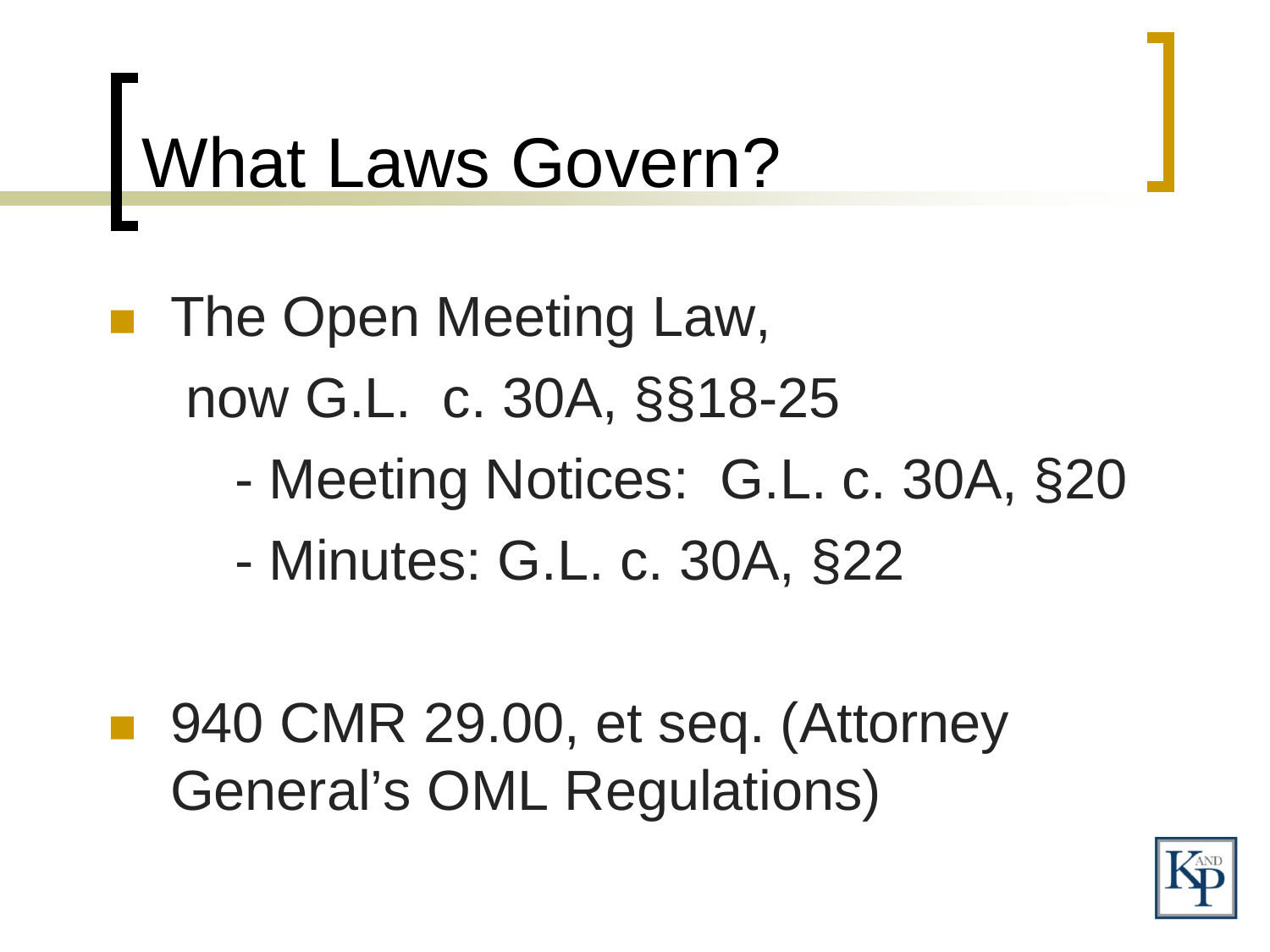## What Laws Govern?

- The Public Records Law, which is a combination of the following:
	- G.L. c. 66, §10 (Public Records Requests)
	- G.L. c. 4, §7, clause 26 (the exemptions)
	- 950 CMR 32.00, et seq. (the Public Records Access Regulations)
	- $\circ$  Other statutes specifically addressing the public records status of the records to which they relate.

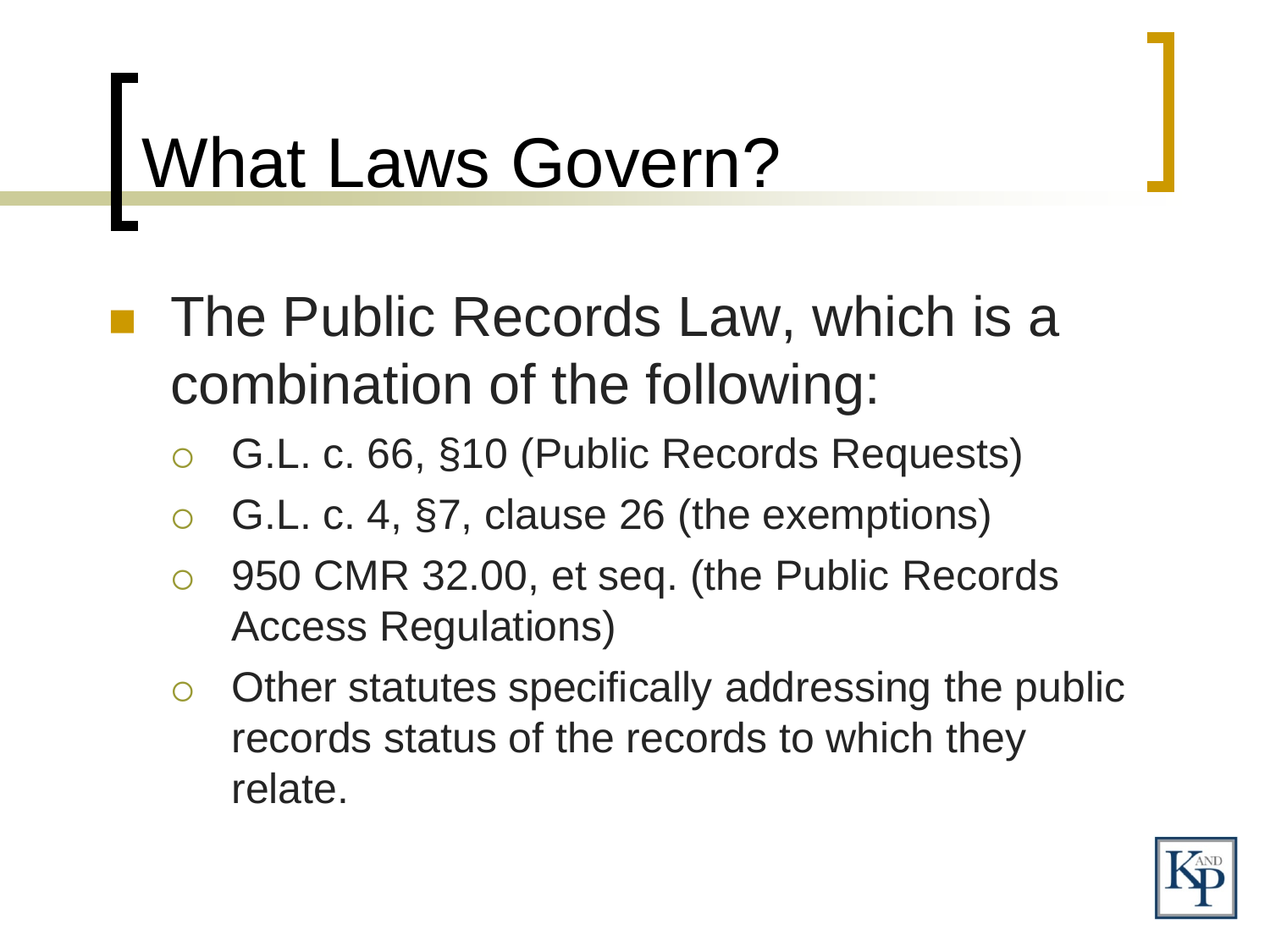## What Do the Laws Require?

- Meeting Notices/Agendas
	- o Properly posting a meeting:
		- 1) was it posted timely?
		- 2) was it posted in the correct location(s)?
		- 3) did the notice contain the requisite detail?
		- 4) have executive sessions been properly cited?

#### **Minutes**

 Must be accurate, and timely prepared and approved – verbatim transcripts are not required.

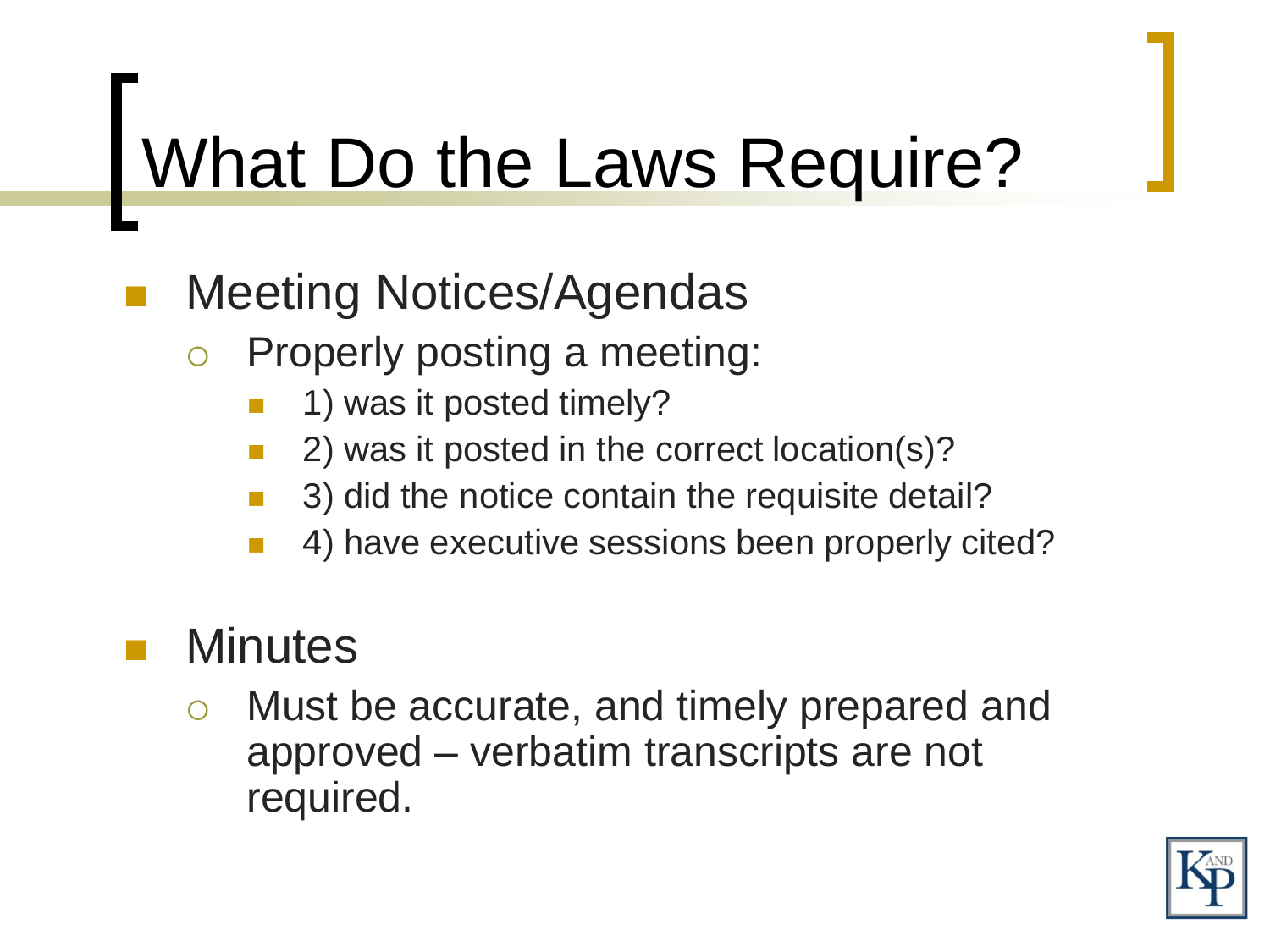#### Before the Meeting – the Meeting Notice

- The meeting notice must be posted at least 48 hours prior to the meeting, not counting Sat., Sun., or legal holidays.
	- $\circ$  The notice must include "the date, time and place of such meeting and a listing of topics that the chair reasonably anticipates will be discussed at the meeting." G.L. c. 30A, § 20(b). The list of topics shall have "sufficient specificity to reasonably advise the public of the issues to be discussed at the meeting." 940 CMR 29.03(l)(b).
		- Per the Attorney General's Office, a topic will generally be considered to include sufficient specificity when a reasonable member of the public could read the topic and understand the anticipated nature of the public body's discussion.

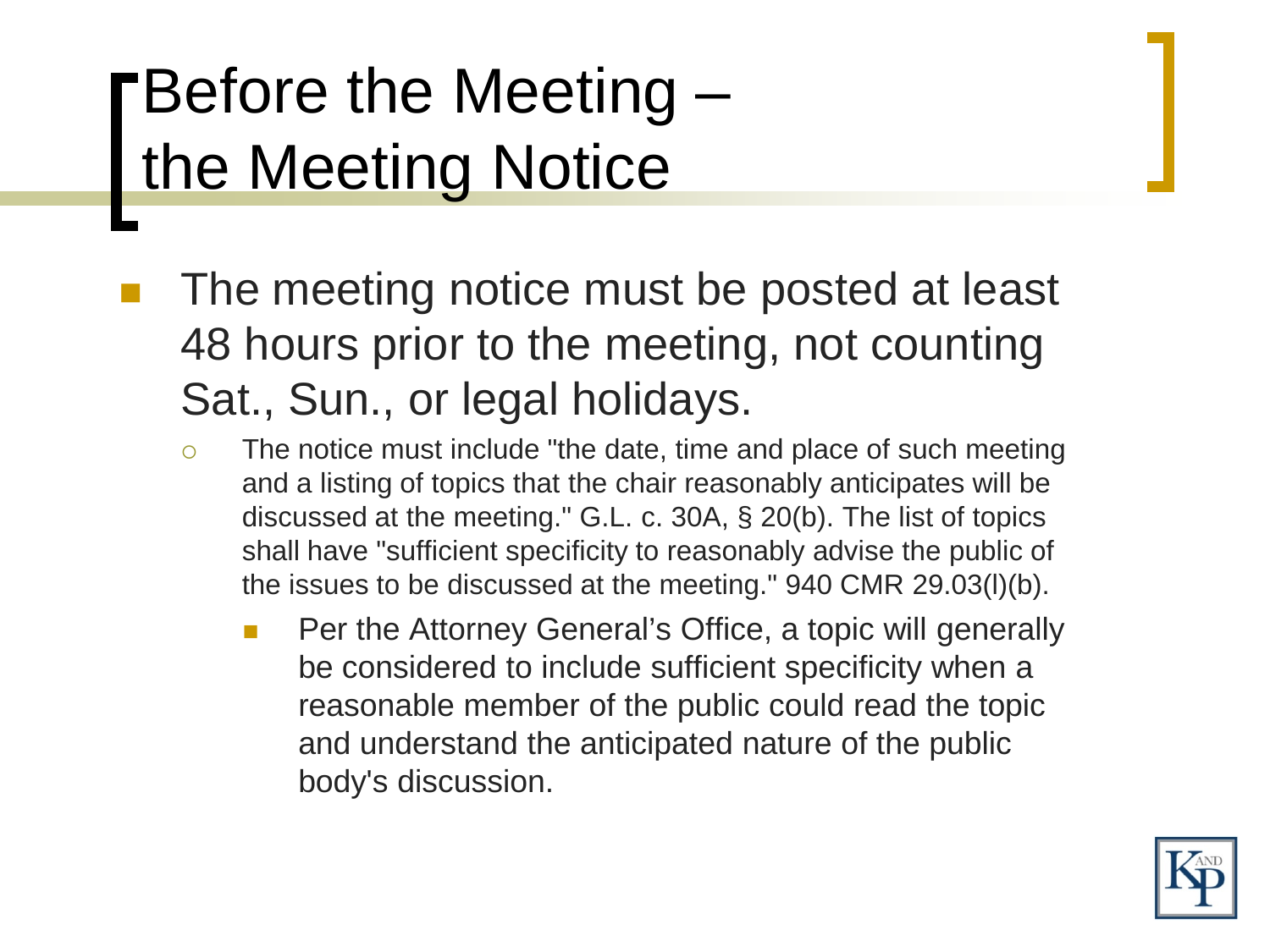#### The Meeting Notice

- Location of Posting
- Who's Responsible for Posting
- Website Postings
- **Notai** Write out terms that may not be familiar to the general public (i.e. replacing "HUD CPD HOME" with "Department of Housing and Urban Development Community Planning and Development HOME Investment Partnerships Program")
- Executive Sessions cite to specific statutory reference(s), and/or quote text of executive session purpose. More content may be necessary!

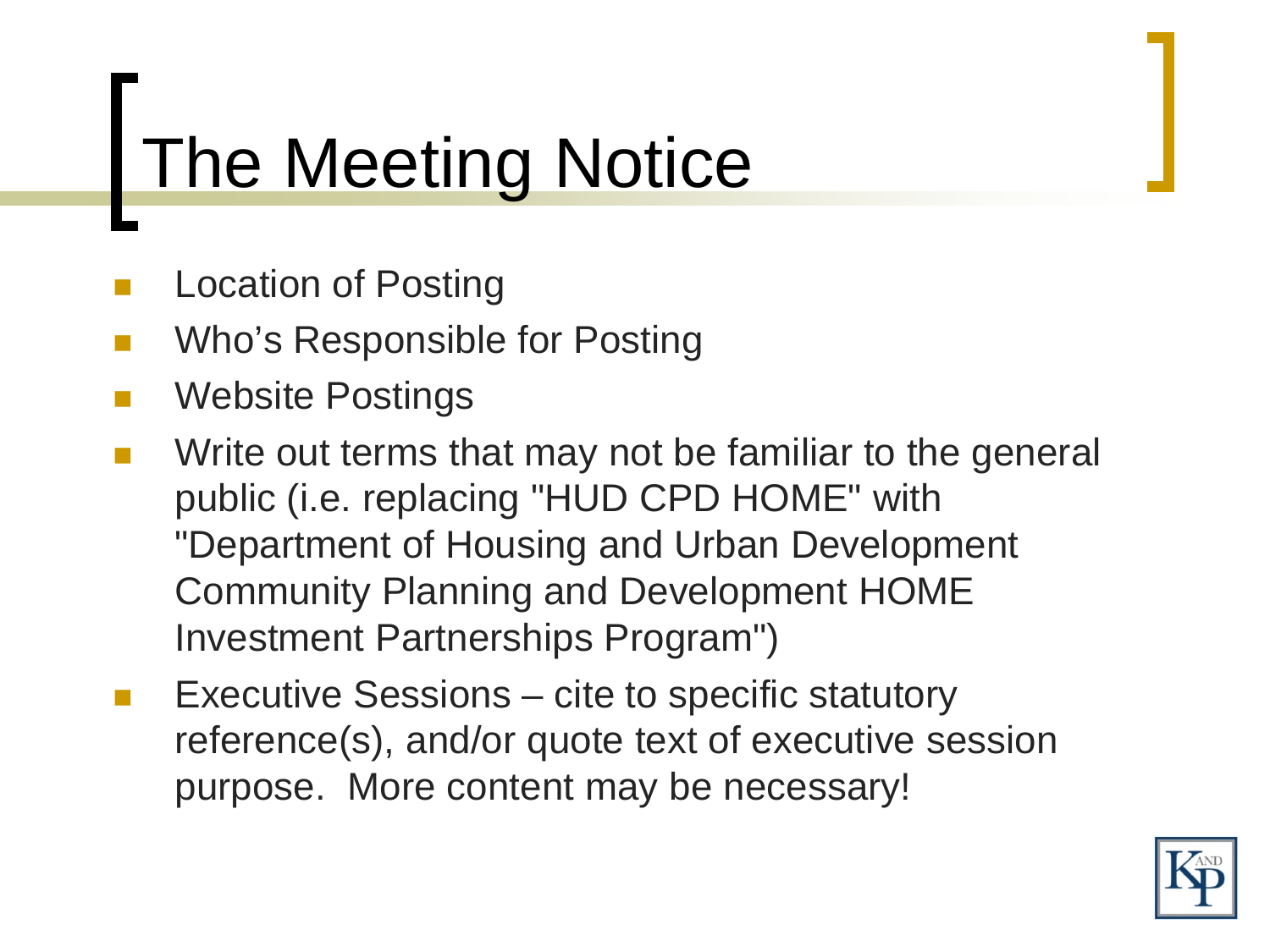#### **Listing Executive Sessions on the Meeting Notice**

- You can either cite to the appropriate statutory provision, or recite the text of the statutory provision, or both.
- Shorthand references are to be avoided (i.e., "personnel", "contract negotiations," "real estate," etc.)

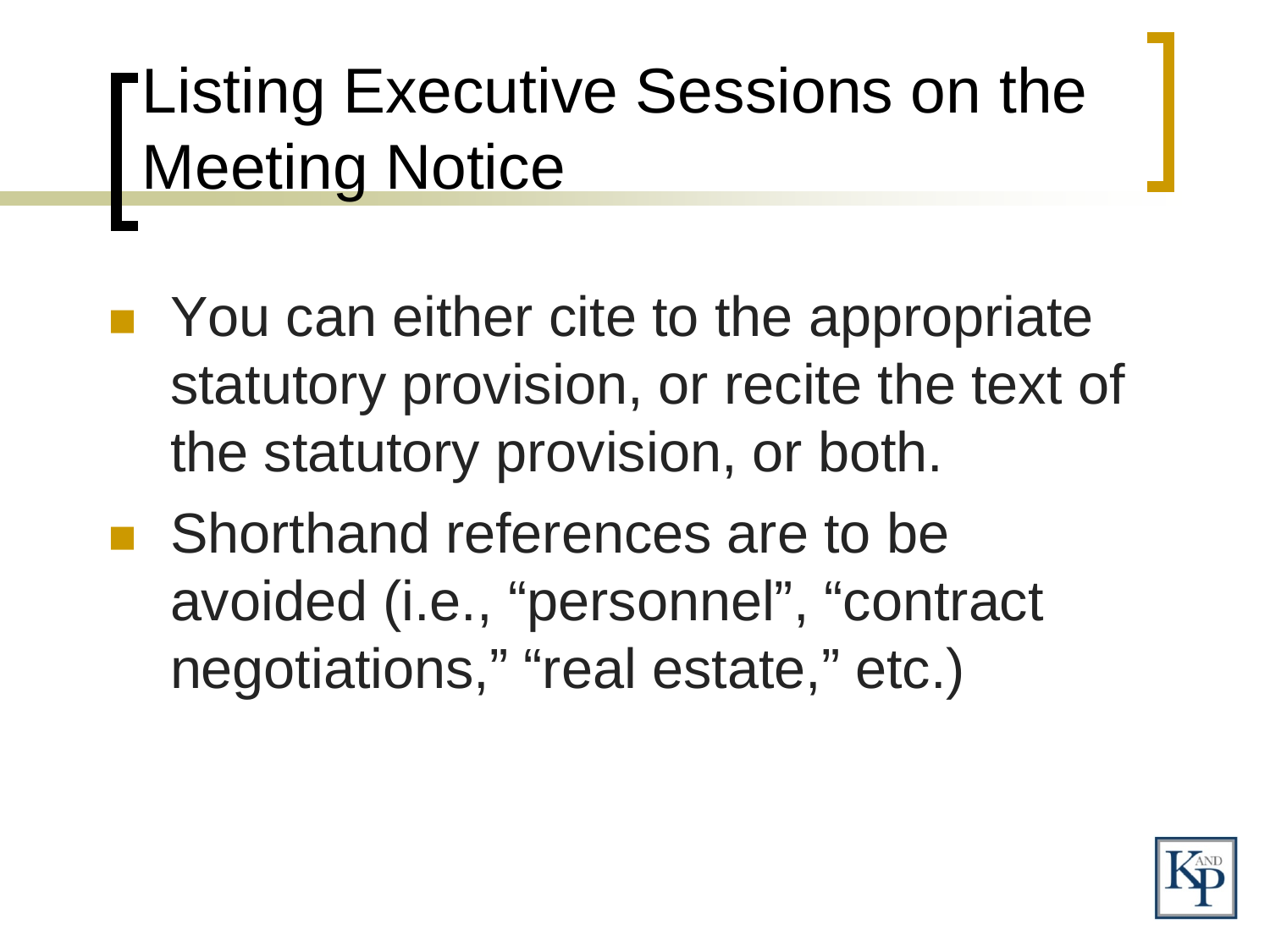## Pop Quiz

- Old Business & New Business?
- It's an Emergency!
- But we just found out that we need to….
- The Pledge of Allegiance

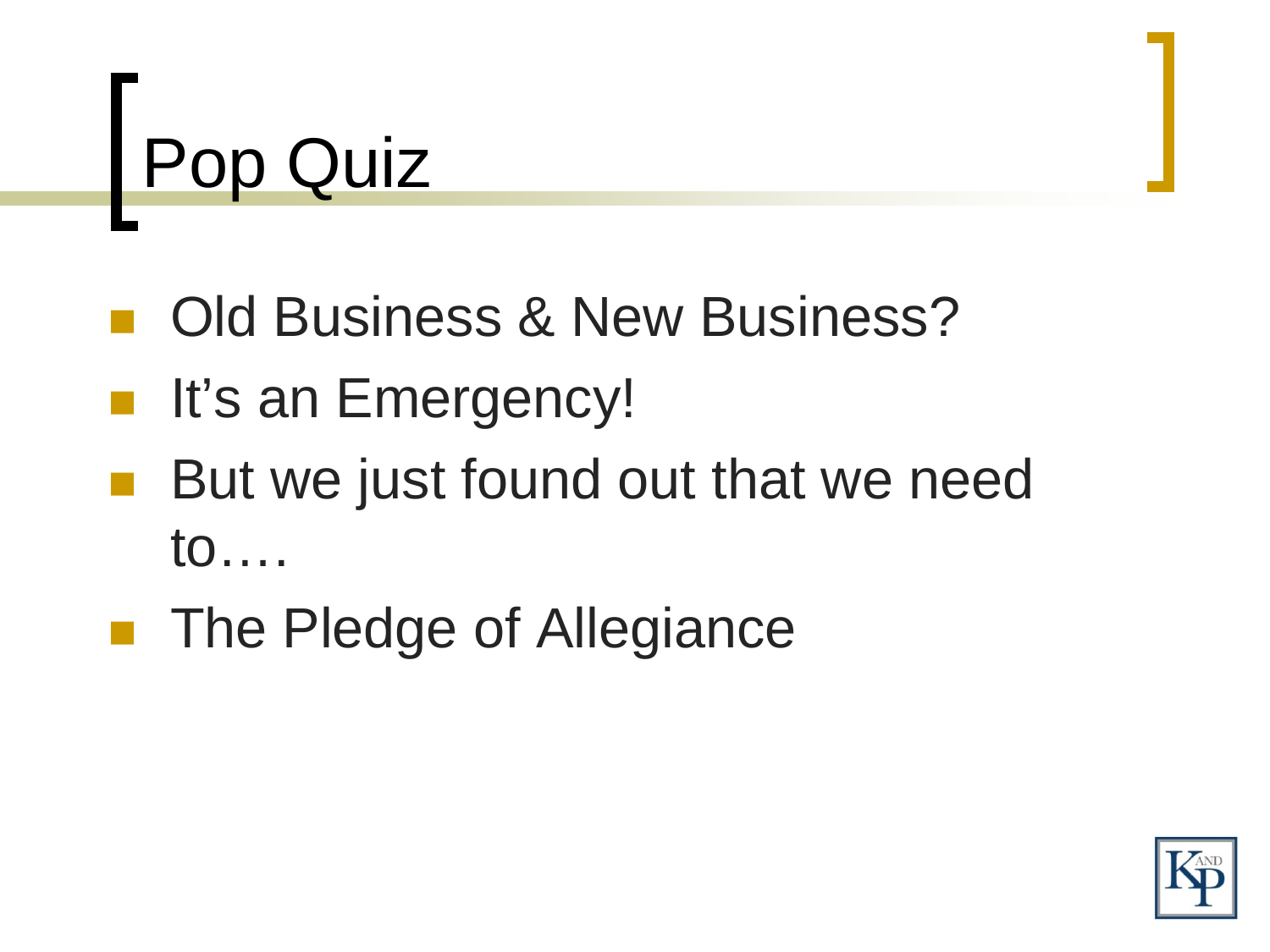# "Old Business" & "New Business"

o Regularly occurring items need more detail than generic placeholders

"While the use of such headings alone may be insufficient to give the public a true idea of what will be discussed, see OML 2013-168, **here the Board used the phrases as headings under which more specific descriptions were listed**. This practice does not violate the Open Meeting Law. Furthermore, the Committee's use of "Other" did not violate the law. The Board's response states that the use of the topic "Other" is intended as a placeholder for topics not reasonably anticipated by the chair. Public bodies may include a topic in their notices for the discussion of such matters. See OML 2015-115. While a public body may include this type of item on a meeting agenda, as a best practice we recommend that, when including such a topic, public bodies indicate explicitly that the time is being reserved for topics not anticipated by the chair. See OML 2013-13." (From AG OML Determination 2015-0127).

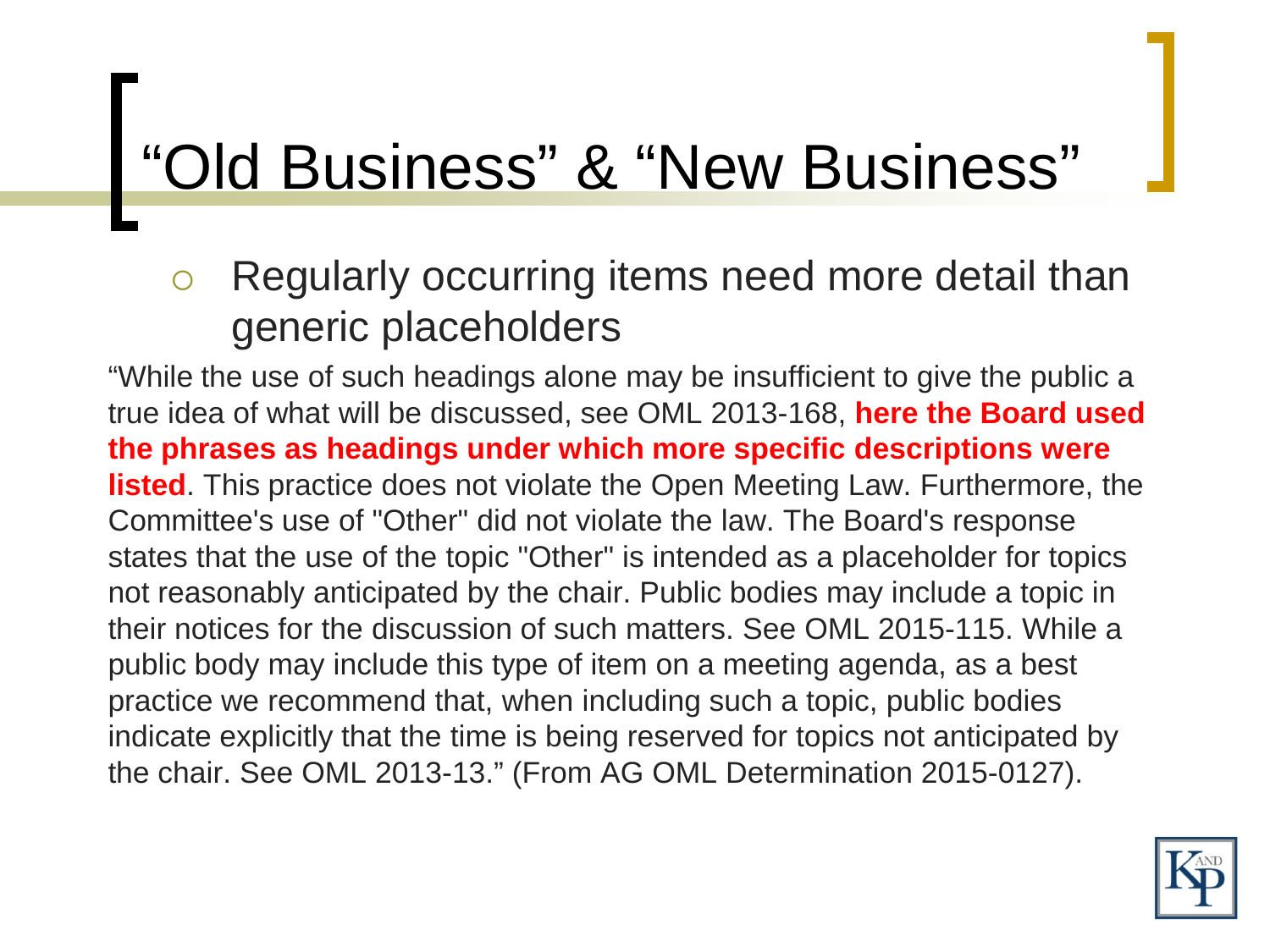## **Emergencies**

- **There are limited times when a public** body can meet without the requisite 48 hours advanced notice/posting.
- Poor planning does not equal an emergency!
- Acts of God and natural disasters do equal an emergency.

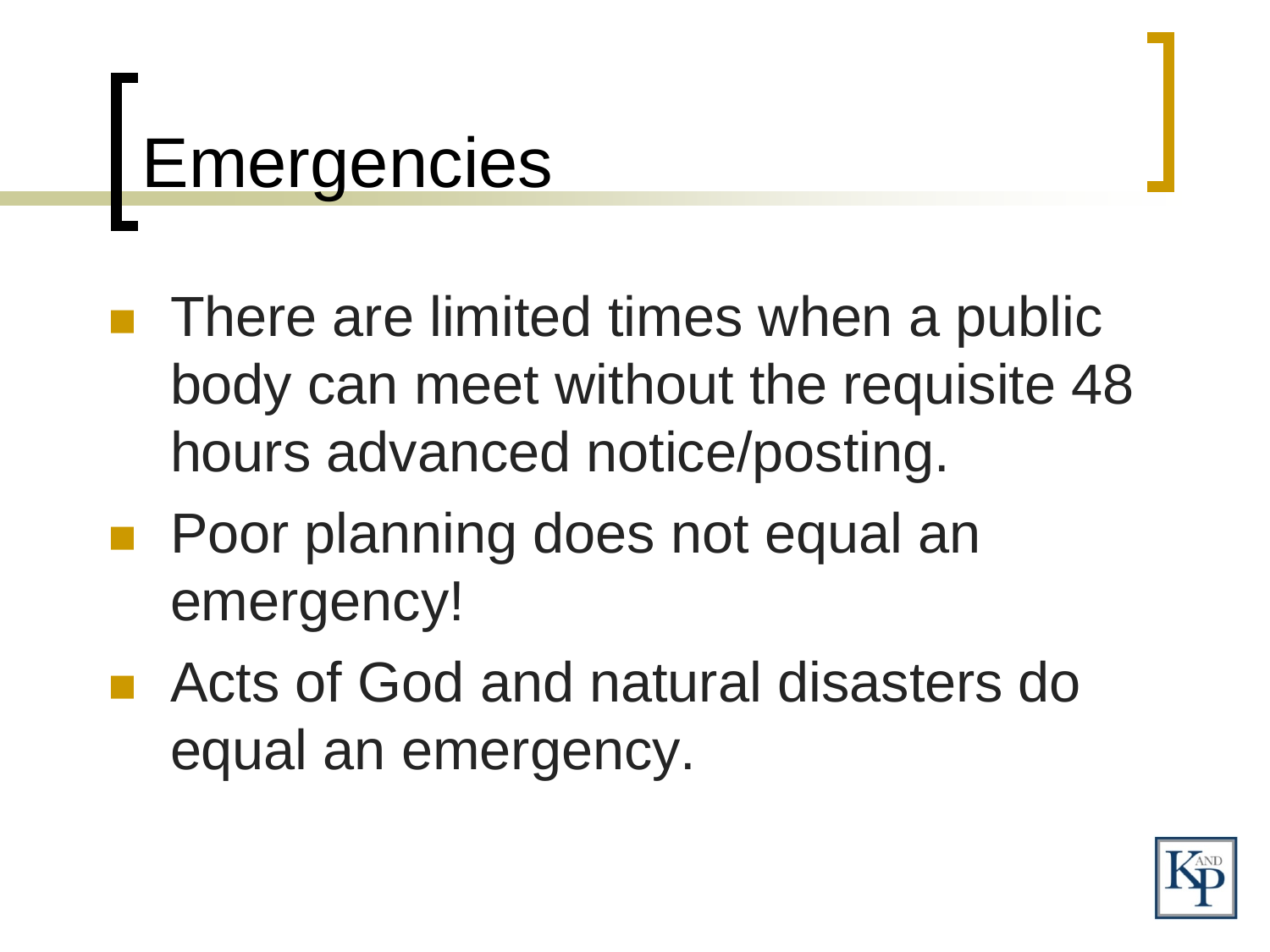# Updating the Meeting Notice

■ "A public body may update its meeting notice with additional detail if it learns that a noticed topic may be confusing to the public."

(From AG OML Determinations 2013- 182; 2013-174).

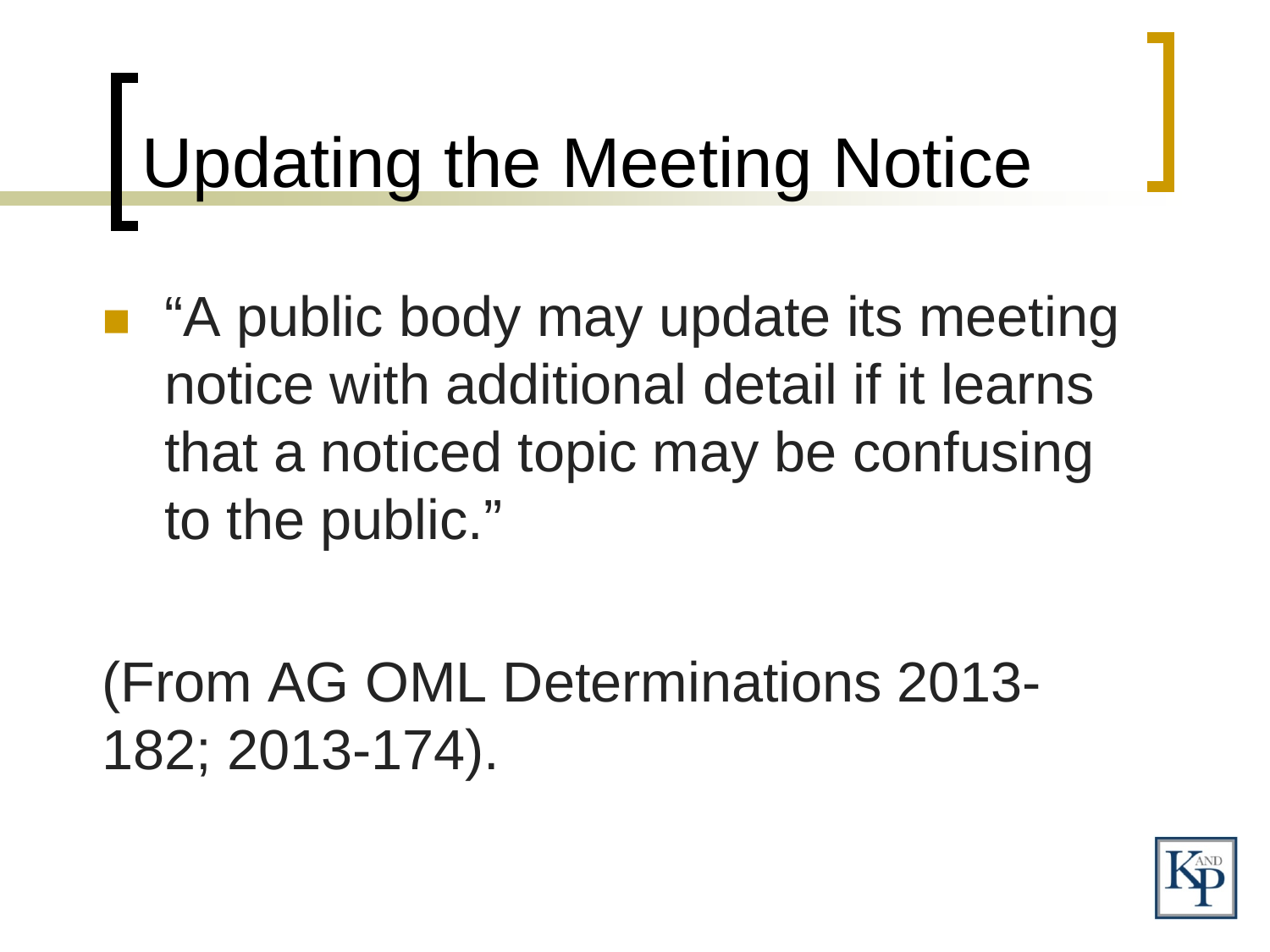#### Updating the Meeting Notice/ "Surprise" Topics

- **May a public body consider a topic at a meeting that was not listed in the meeting notice? (from AG FAQ on "Meeting Notices")**
- Yes, if it is a topic that the chair did not reasonably anticipate 48 hours before the meeting. If a meeting topic is proposed after the meeting notice is posted, the public body is encouraged to update its posting to provide the public with as much notice as possible of what subjects will be discussed during a meeting. Although a public body may consider a topic that was not listed in the meeting notice if unanticipated, the Attorney General strongly encourages public bodies to postpone discussion and action on topics that are controversial or may be of particular interest to the public if those topics were not listed in the meeting notice.

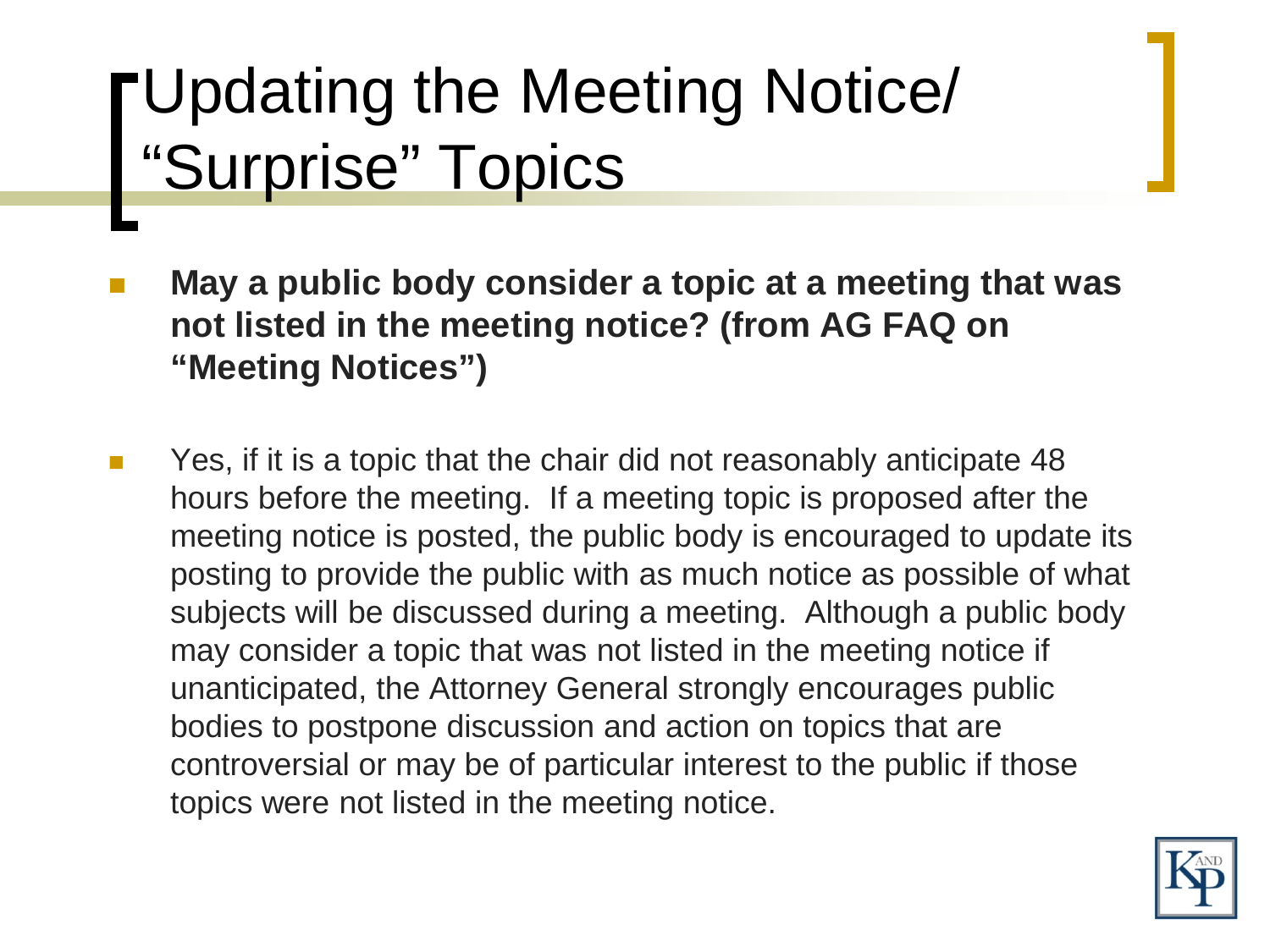#### All Meetings Start in the Open…

 The Attorney General's Office has concluded that, where an executive session(s) is/are the only agenda item(s) on the meeting notice, there must be some indication to the public on the notice that the body will first convene in open session.

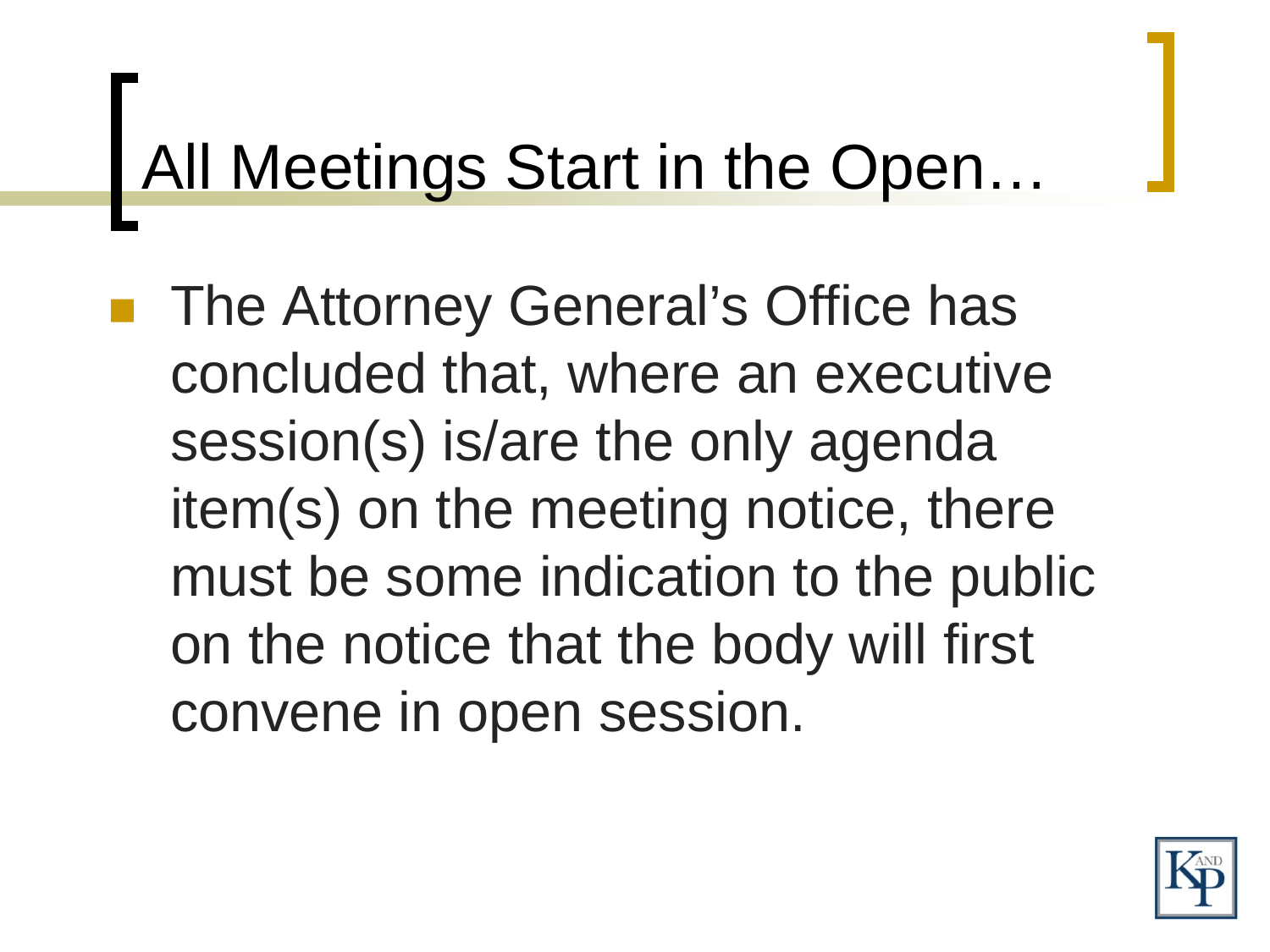## Content of Meeting Minutes

G.L. c. 30A, Section 22. (a) A public body shall create and maintain accurate minutes of all meetings, including executive sessions, setting forth the **date**, **time and place**, the **members present or absent**, a summary of the **discussions** on each subject, a **list** of documents and other exhibits used at the meeting, the **decisions** made and the actions taken at each meeting, including **the record of all votes**.

(b) No vote taken at an open session shall be by secret ballot. Any vote taken at an executive session shall be recorded **by roll call** and entered into the minutes.

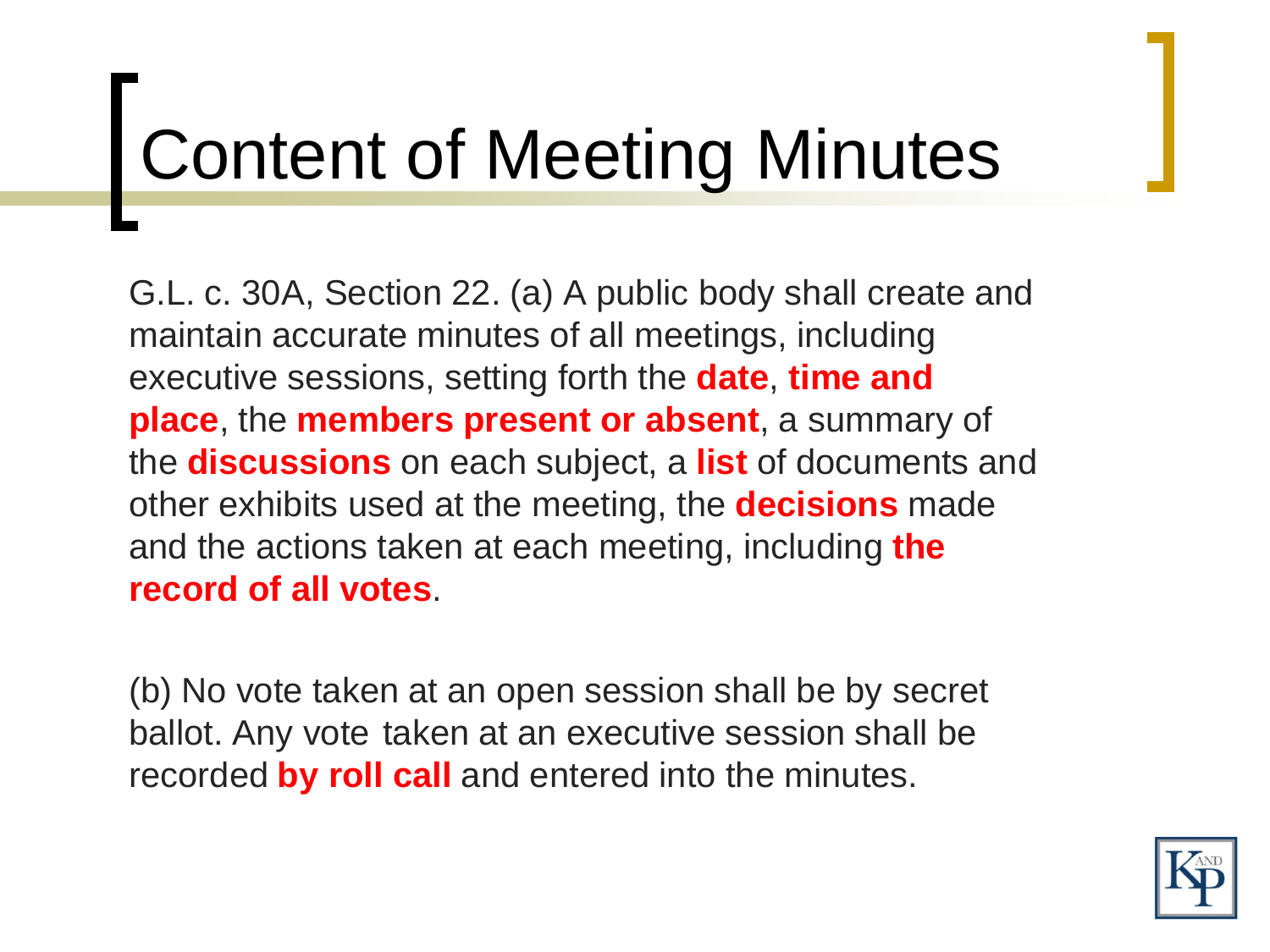## Content of Meeting Minutes

Per the Attorney General's Office, "[m]inutes should contain enough detail and accuracy so that a member of the public who did not attend the meeting could read the minutes and have a clear understanding of what occurred."

A verbatim transcript is not required, at least under the Open Meeting Law.

o Sufficiency of meeting notice is judged not only on its face, but also upon what was actually discussed.

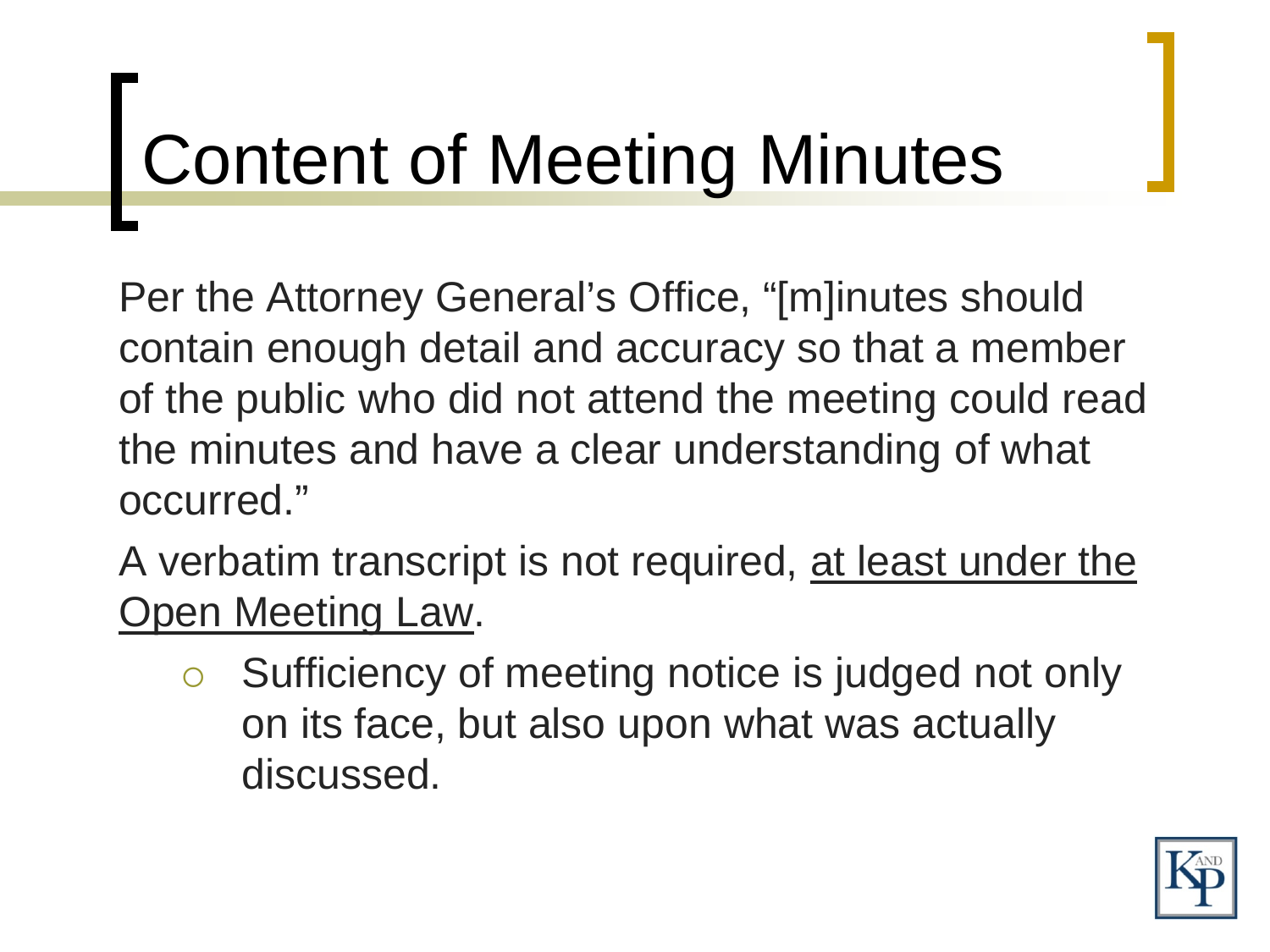# Preparation and Approval

G.L. c. 30A, §22(c):

Minutes of all open sessions shall be created and approved in a timely manner. The minutes of an open session, if they exist and whether approved or in draft form, shall be made available upon request by any person within 10 days.

The Attorney General "recommends" that minutes be approved at the next following meeting. See AG OML Determinations 2015-43; 2013- 173; 2013-37.

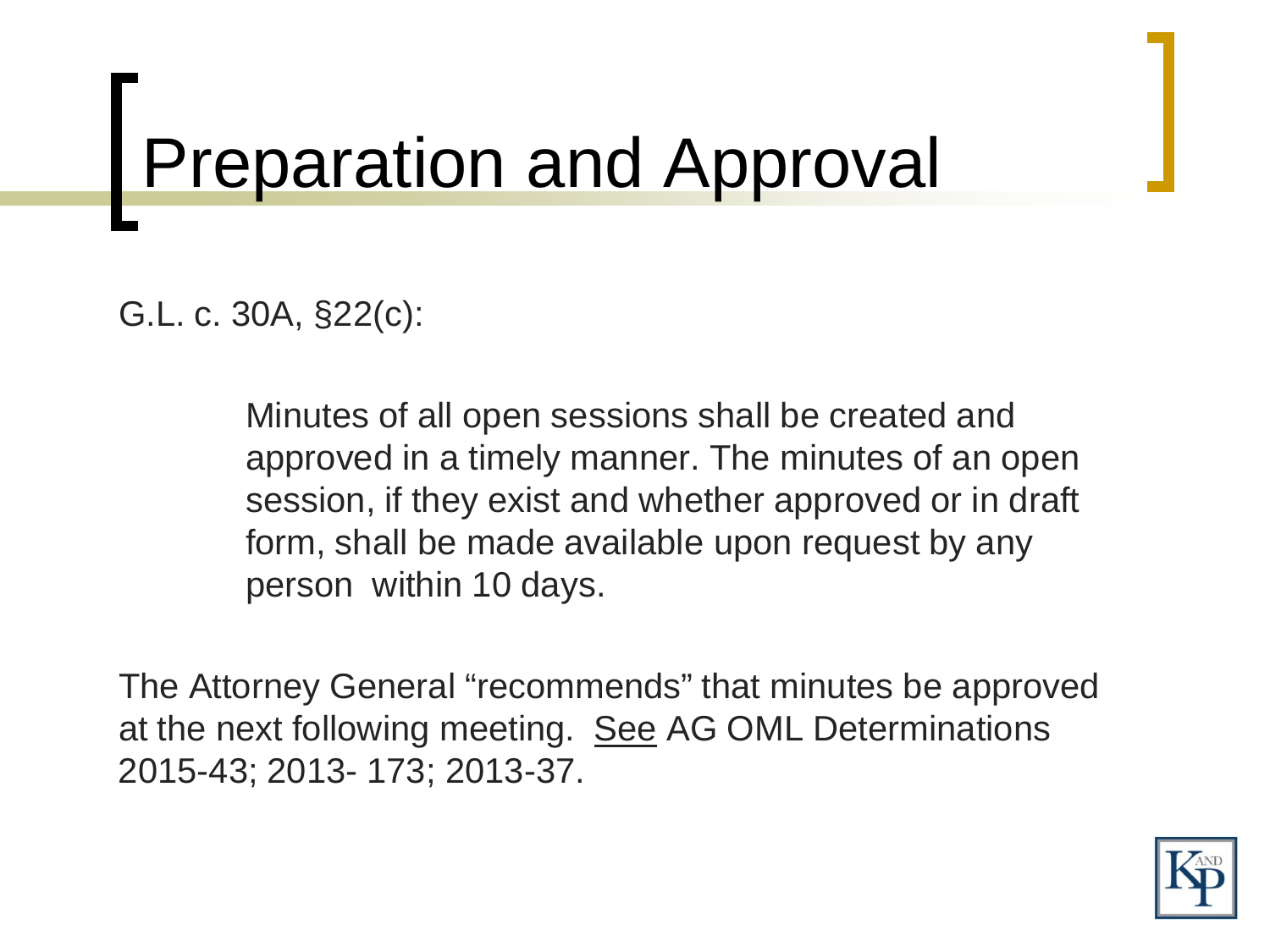## Documents Used

```
G.L. c. 30A, §22(d):
```
Documents and other exhibits, such as photographs, recordings or maps, used by the body at an open or executive session shall, along with the minutes, be part of the official record of the session.

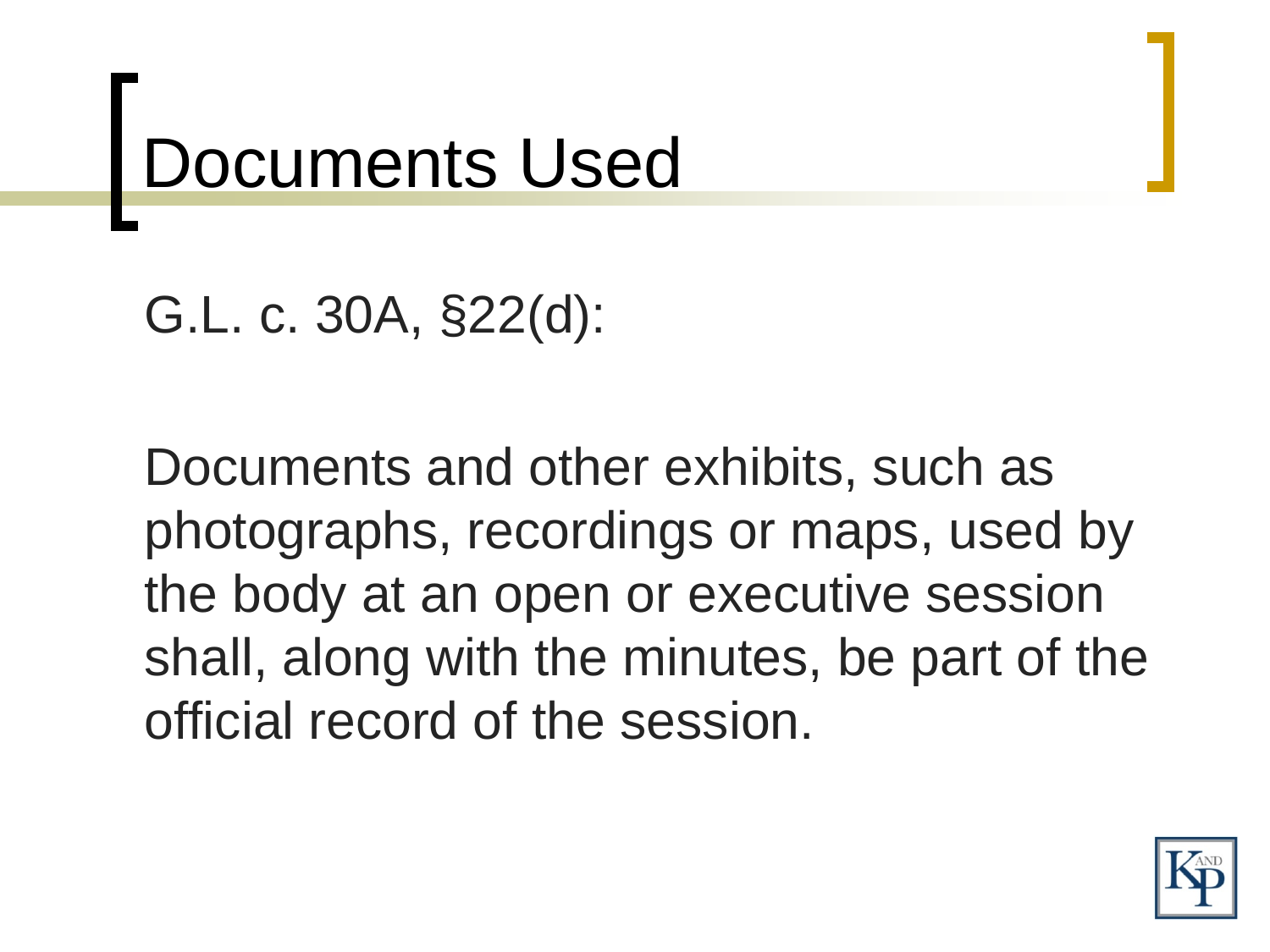## Documents Used

Thus, documents "used" by the public body during a meeting must be listed in the meeting minutes. All records used by a board at an open meeting are presumptively considered "public" records.

- Per the Attorney General's Office, a document is "used" by the body if, at a minimum, it is:
- 1. Physically present
- 2. Verbally identified
- 3. The contents are discussed by the members of the body during the meeting

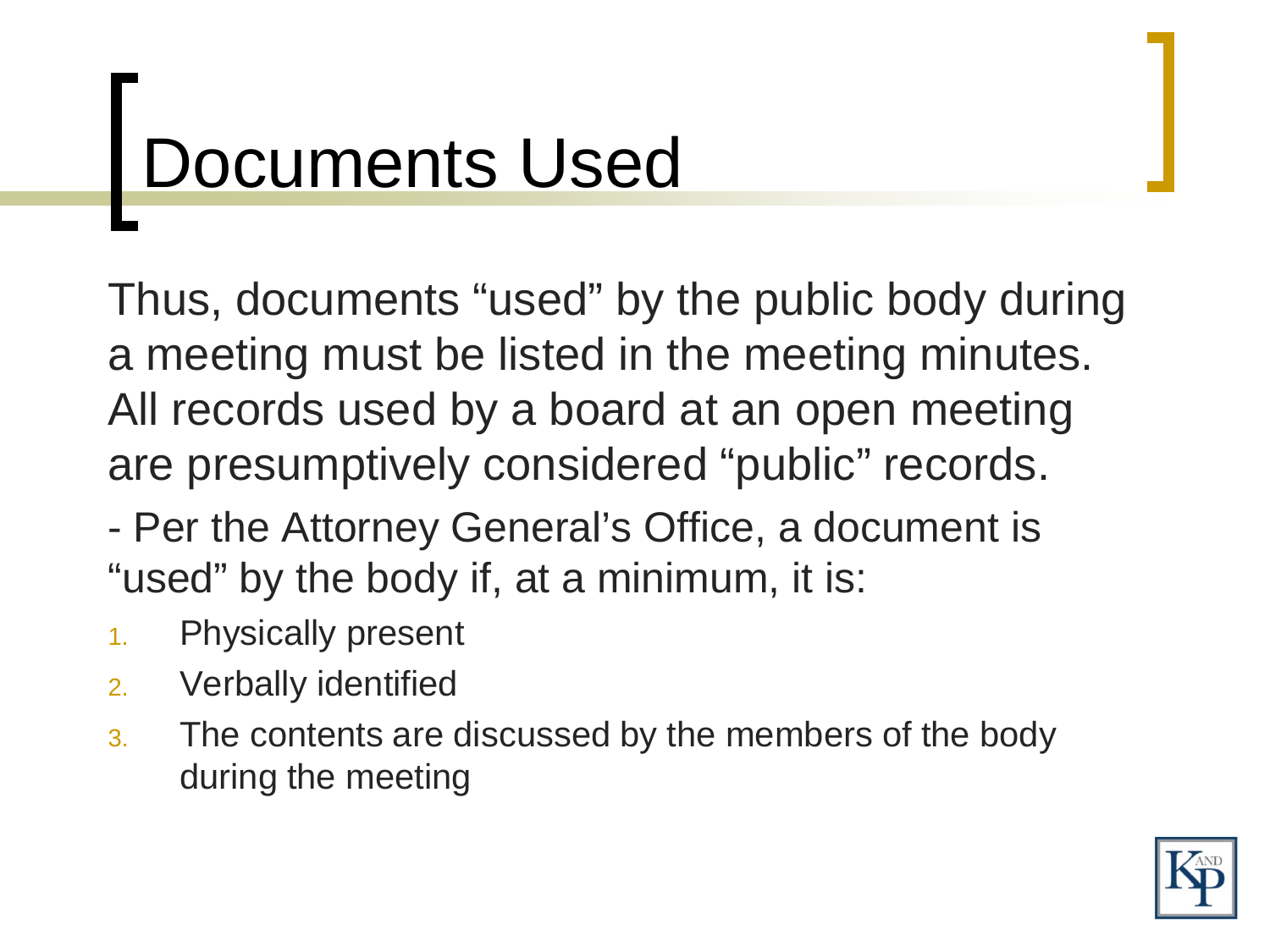#### Review of Executive Session Meeting Minutes

- Executive session minutes must be reviewed at reasonable intervals by the Chair.
- Such minutes must be provided upon request within 10 days; provided, however, that if the periodic review has not been done, then releasable minutes must be provided not later than the body's next meeting or 30 days, whichever first occurs. No fee may be assessed for this review.

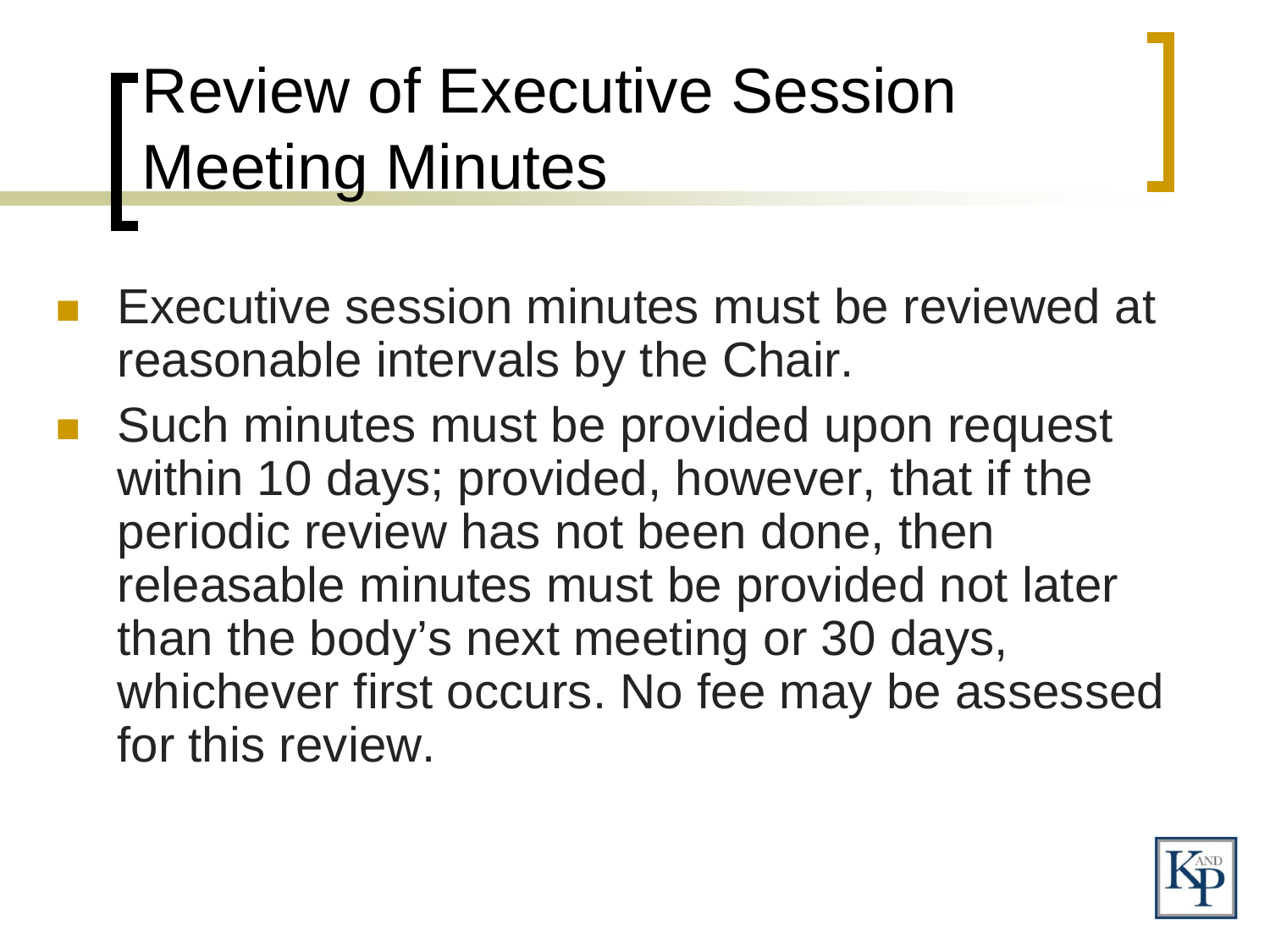#### Records Retention

 The Supervisor of Public Records has issued a relatively "new" Municipal Records Disposal Manual that includes all of the applicable disposal schedules and is available at the Secretary of the Commonwealth's Municipal Archives Division page, or at the following link:

> [http://www.sec.state.ma.us/arc/arcpdf/MA\\_](http://www.sec.state.ma.us/arc/arcpdf/MA_Municipal_Records_Retention_Manual.pdf) [Municipal\\_Records\\_Retention\\_Manual.pdf](http://www.sec.state.ma.us/arc/arcpdf/MA_Municipal_Records_Retention_Manual.pdf)

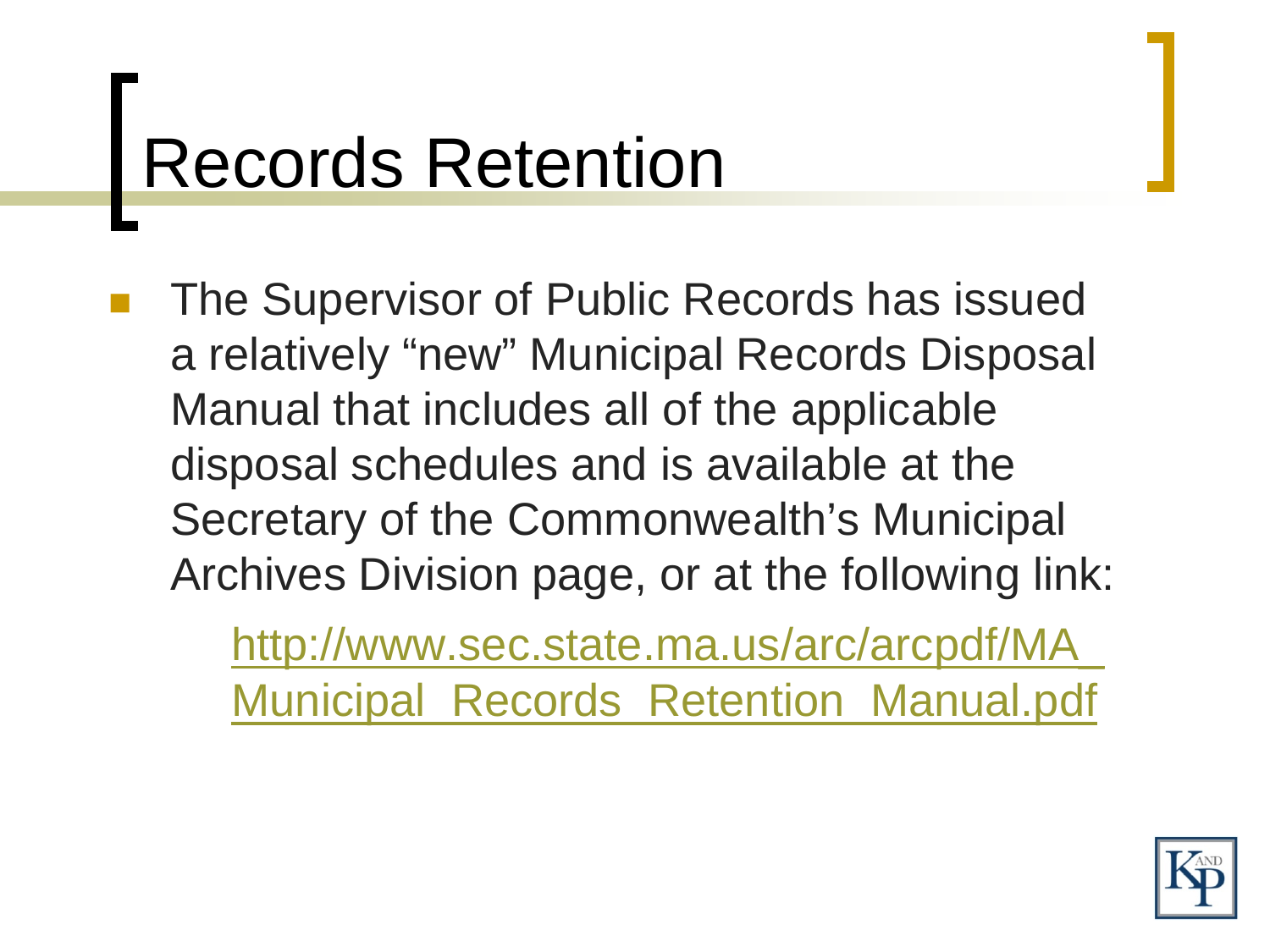#### Records Retention & the Open Meeting Law

- The Records in Common Disposal Schedule has been revised to address various records implicated by the Open Meeting Law, including:
	- Meeting minutes (permanent)
	- Agendas and meeting notices (1 year)
	- Notices to individuals of executive sessions (6 years)
	- OML complaints (3 years)

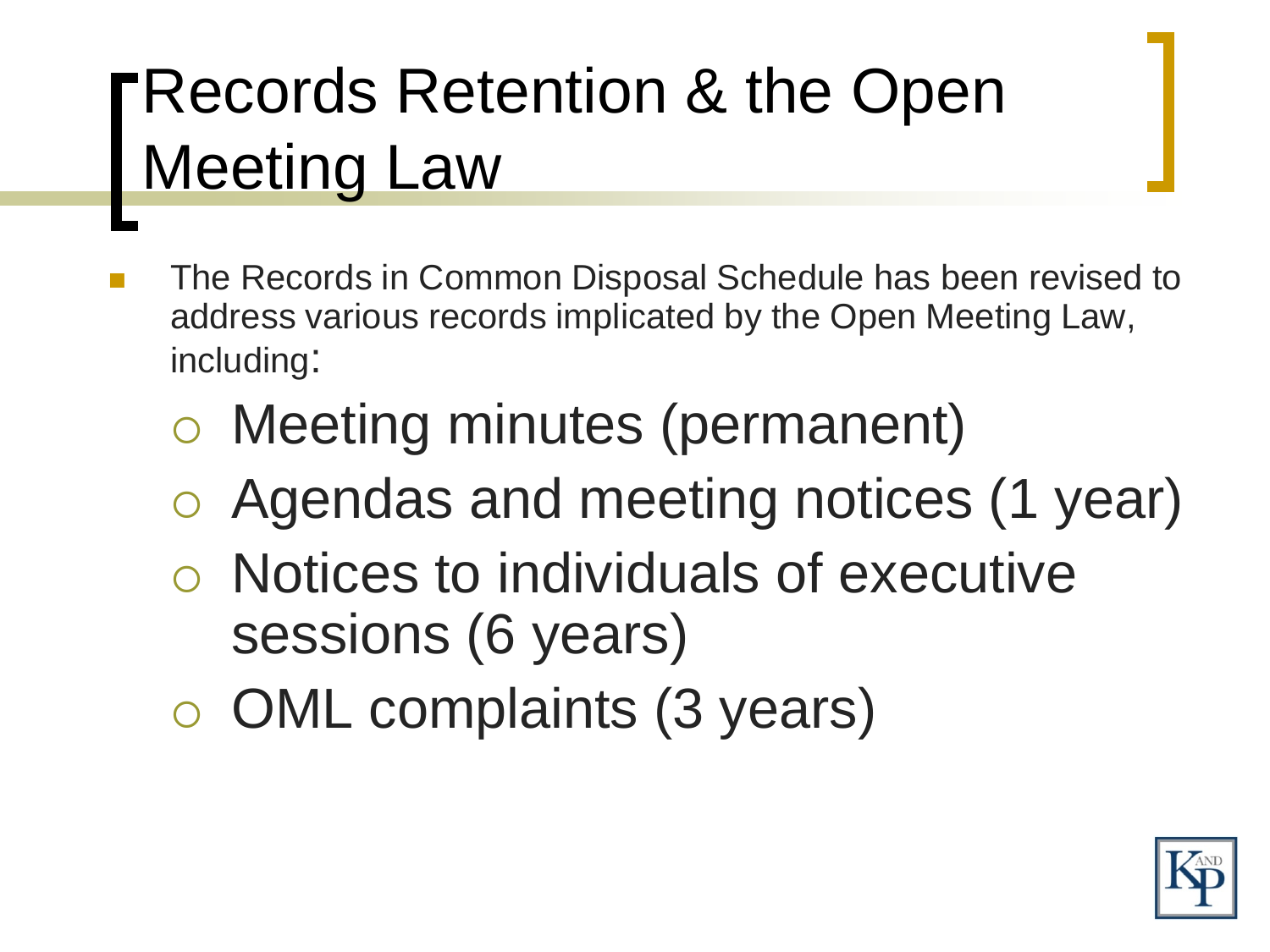#### **Resources**

- Attorney General's Guide to the Open Meeting Law [http://www.mass.gov/ago/docs/government/oml/oml](http://www.mass.gov/ago/docs/government/oml/oml-guide.pdf) [-guide.pdf](http://www.mass.gov/ago/docs/government/oml/oml-guide.pdf)
- A Guide to the Public Records Law <http://www.sec.state.ma.us/pre/prepdf/guide.pdf> Supervisor of Public Records Bulletins

[http://www.sec.state.ma.us/arc/arcrmu/rmubul/bulid](http://www.sec.state.ma.us/arc/arcrmu/rmubul/bulidx.htm) [x.htm](http://www.sec.state.ma.us/arc/arcrmu/rmubul/bulidx.htm)

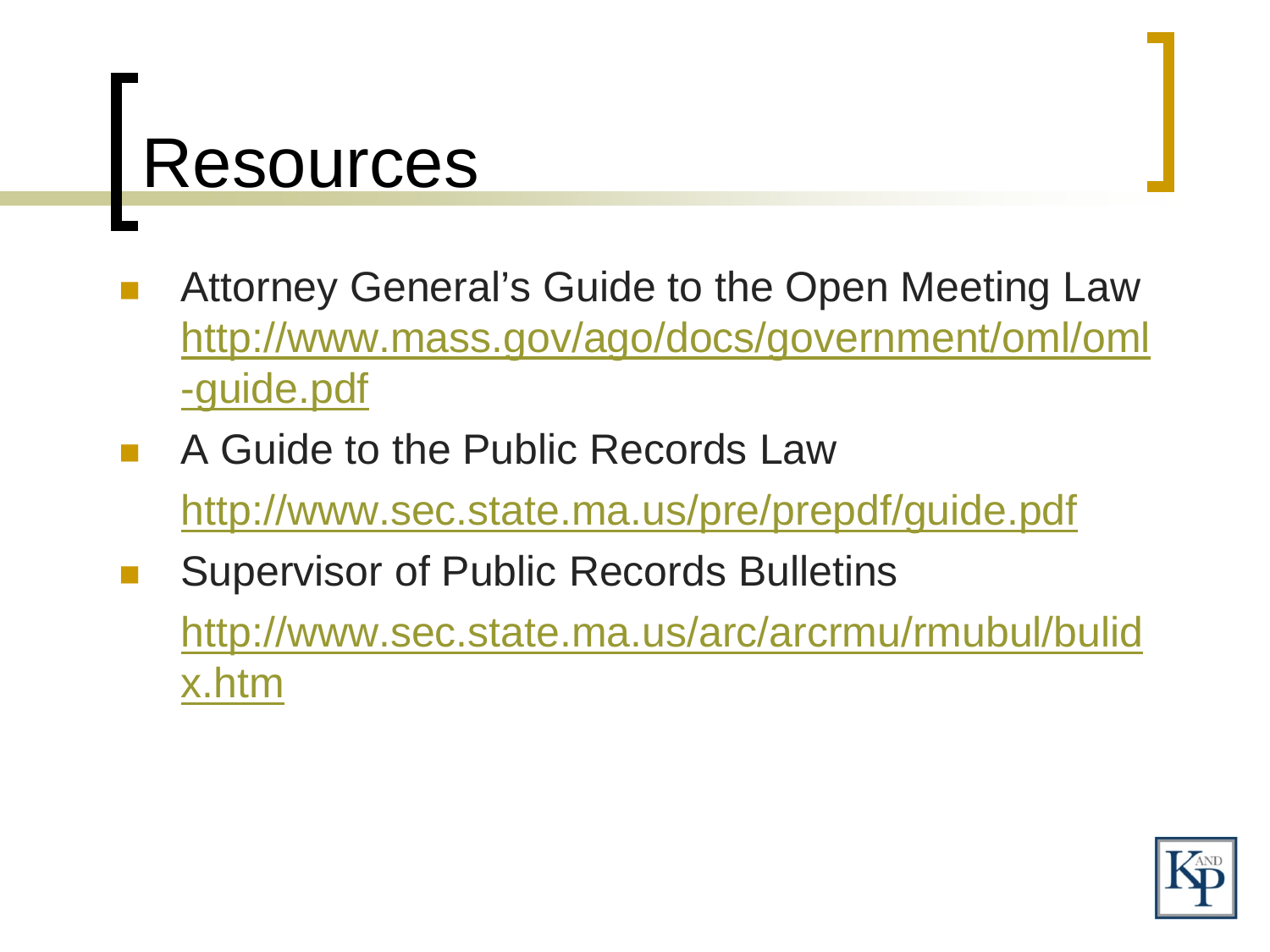#### Meeting Minutes Template – Open Session

Name of Public Body - Date, Time, Location of Meeting Members Present and Absent

If any members are participating remotely, the minutes must include the name(s) of said individual(s), and their reason(s) under 940 CMR 29.10(5) for remote participation. If any member is participating remotely, ALL VOTES MUST BE ROLL CALL.

Items Discussed (using agenda as a guide is a good idea for organizing the discussion).

Summary of discussion

Votes Taken (recorded by roll call if any members are participating remotely) List of documents and/or exhibits "used" by the public body during discussion (If a document is used only by a non-member [i.e., the Town Administrator/Town Manager], not distributed to the members of the public body, then it is not likely to have been "used" by the body.)

Repeat for each agenda item discussed.

If executive session occurs, prepare separate executive session minutes. Should notate the vote to go into executive session in the executive session meeting minutes; may also record the vote in the open session meeting minutes.

Text of vote to adjourn. Time of adjournment.

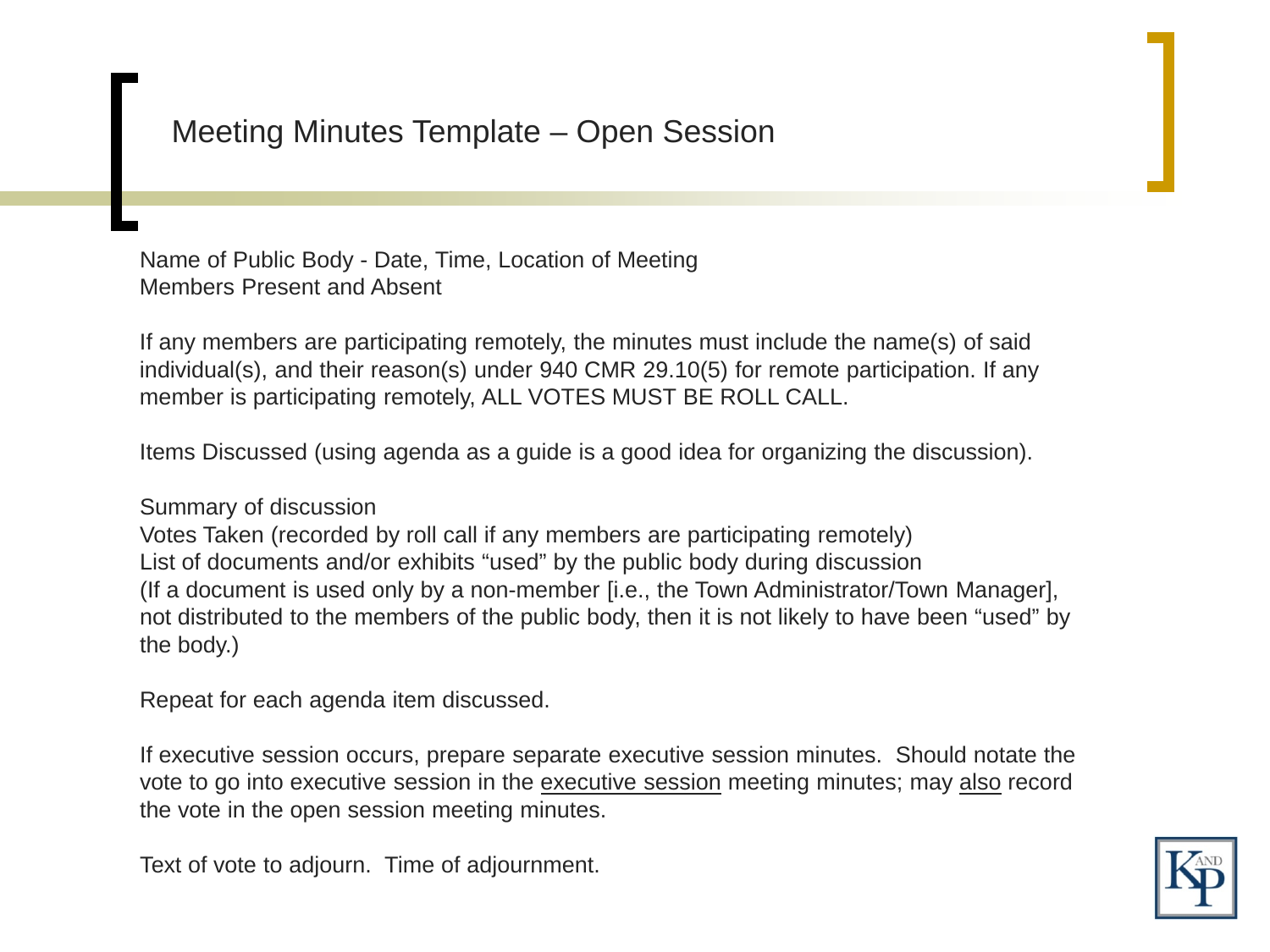#### Meeting Minutes Template – Executive Session

Name of Public Body, Date, Time, Location of Meeting Members Present and Absent

Text of Vote to go into Executive Session, with ROLL CALL vote recorded.

If any members are participating remotely, the minutes must include the name(s) of said individual(s), and their reason(s) under 940 CMR 29.10(5) for remote participation. In addition, member(s) participating remotely must state, at the start of the Executive Session, that no other person is present and/or able to hear the discussion, unless approved by a majority vote of the body.

Items Discussed (using agenda as a guide is a good idea for organizing the discussion).

Summary of discussion

Votes Taken – ALL BY ROLL CALL

List of documents and/or exhibits "used" by the public body during discussion [If a document is used only by a non-member (i.e., the Town Administrator/Town Manager), not distributed to the members of the public body, then it is not likely to have been "used" by the body.]

Repeat for each agenda item discussed.

Text of Vote to exit executive session, by ROLL CALL vote.

Time meeting adjourned or time of return to open session.

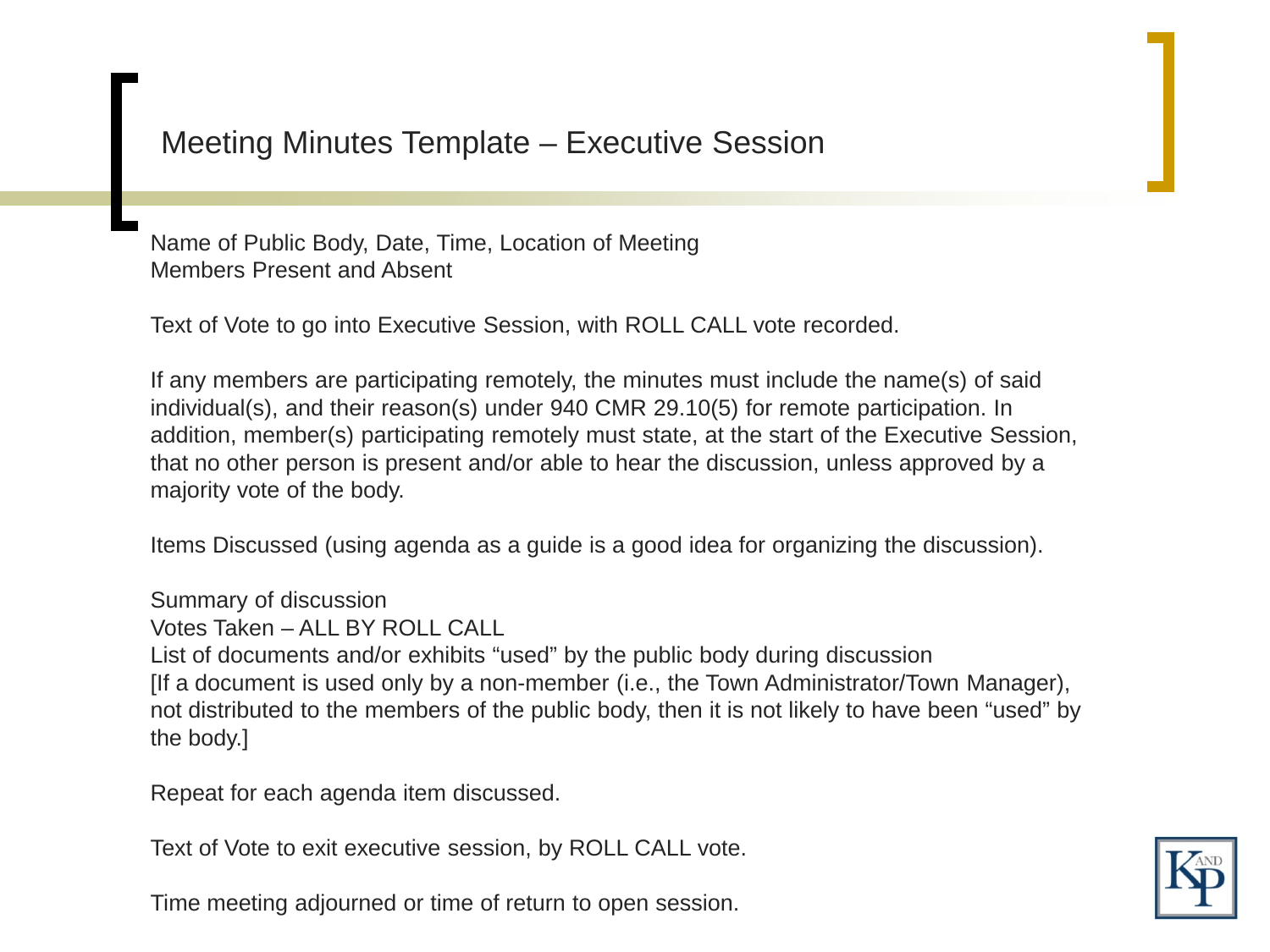#### Attorney General Checklists

**Notice – [http://www.mass.gov/ago/docs/government/oml/public](http://www.mass.gov/ago/docs/government/oml/public-body-checklist-notice.pdf)[body-checklist-notice.pdf](http://www.mass.gov/ago/docs/government/oml/public-body-checklist-notice.pdf)**

**Minutes –**

**[http://www.mass.gov/ago/docs/government/oml/public](http://www.mass.gov/ago/docs/government/oml/public-body-checklist-minutes.pdf)[body-checklist-minutes.pdf](http://www.mass.gov/ago/docs/government/oml/public-body-checklist-minutes.pdf)**

**Executive Session –**

**[http://www.mass.gov/ago/docs/government/oml/public](http://www.mass.gov/ago/docs/government/oml/public-body-checklist-executive-session.pdf)[body-checklist-executive-session.pdf](http://www.mass.gov/ago/docs/government/oml/public-body-checklist-executive-session.pdf)**